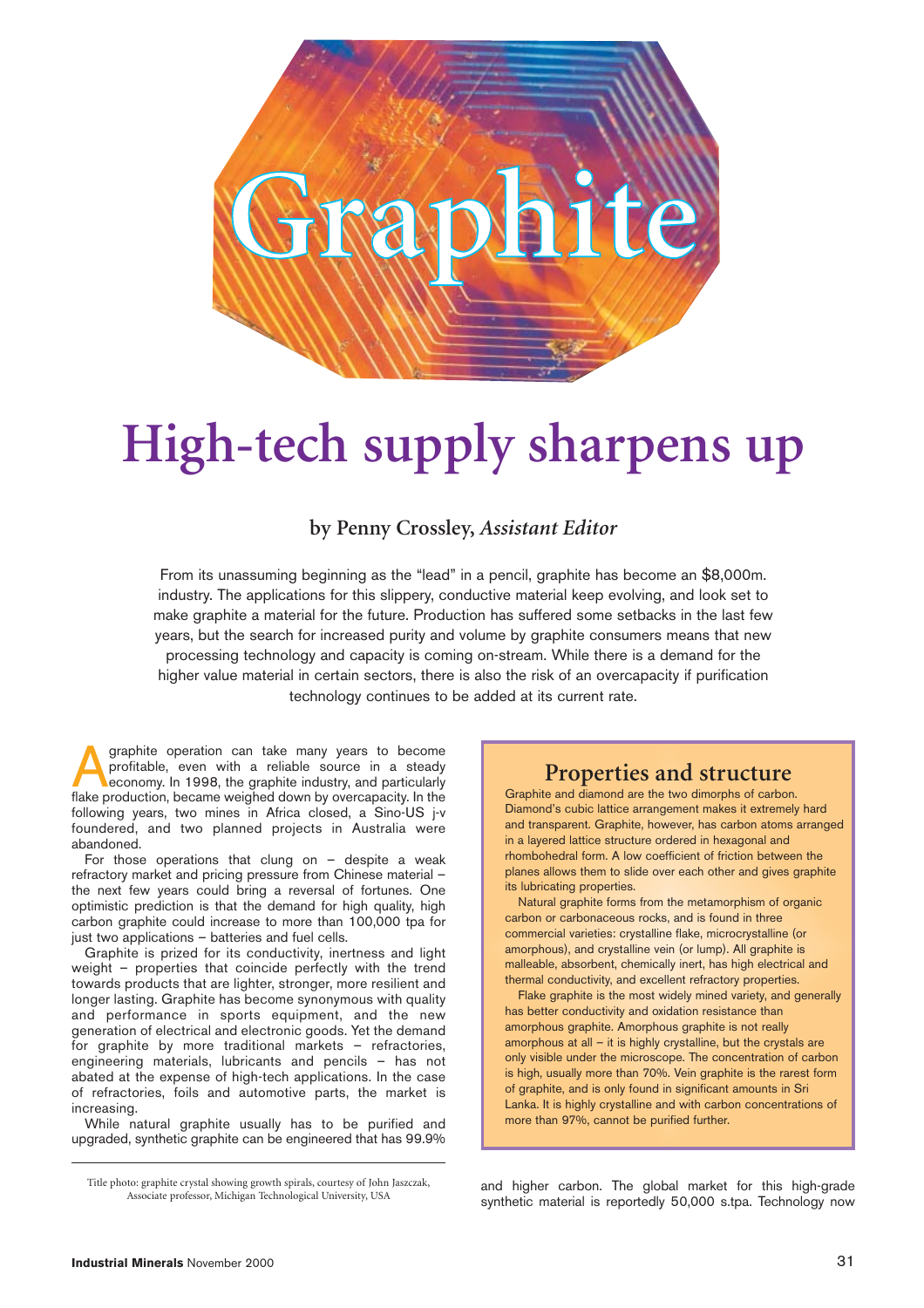|                               | <b>Crystalline</b><br>flake                                                                                                                                                              | <b>Natural</b><br>Micro-<br>crystalline/<br>amorphous                                       | <b>Crystalline</b><br>vein/lump | <b>Treated</b><br>Exfoliated/<br>expanded                                                                          | <b>Colloidal</b>                                                                                                                        | <b>Synthetic</b>                                                                    |
|-------------------------------|------------------------------------------------------------------------------------------------------------------------------------------------------------------------------------------|---------------------------------------------------------------------------------------------|---------------------------------|--------------------------------------------------------------------------------------------------------------------|-----------------------------------------------------------------------------------------------------------------------------------------|-------------------------------------------------------------------------------------|
| <b>Applications Batteries</b> | Carbon pans<br>Carbon brushes<br>Catalysts<br>Coatings<br>Crucibles<br>Foil<br>Flame retardants<br><b>Friction materials</b><br>Fuel cells<br>Lubricants<br>Pencils<br>Plastics + resins | Carbon additives<br>Coatings<br>Friction materials<br>Lubricants<br>Pencils<br>Refractories | <b>Batteries</b><br>Lubricants  | <b>Batteries</b><br>Coverings<br>Foil<br>Flame retardants<br>Gaskets<br>Insulation<br>Lubricants<br>Paint<br>Seals | <b>Batteries</b><br>Carbon resistance film<br>Catalysts<br>Conductive suspensions<br>Lubricants<br>Metal alloys<br>Mould release agents | <b>Batteries</b><br>Carbon additives<br>Electrodes<br>Fuel cells<br>Heating systems |
| <b>Producers</b>              | China<br>India<br><b>Brazil</b><br>Canada<br>Mexico<br>Norway<br>Zimbabwe<br>Madagascar                                                                                                  | Austria<br>China<br><b>Czech Republic</b><br>North Korea<br>Mexico                          | Sri Lanka                       | India<br>Switzerland                                                                                               | India<br>Ukraine                                                                                                                        | Austria<br>Japan<br>Switzerland<br><b>USA</b>                                       |

#### **Table 1. Graphite and its applications**

allows natural graphite material to be upgraded to more than 99.5% carbon.

China has introduced capacity for purifying graphite fines at low cost, and already it seems that there is sufficient material to satisfy the market. The price of graphite has been falling for the past six years – with the exception of flake graphite, which showed a slight increase over the last six to nine months. Demand for expanded and pulverised flake graphite in high performance batteries grew, and the price of the material has stabilised.

There are only two locations where graphite mining produces flakes without producing fines – Madagascar and one location in Brazil. As the demand for flakes grows, producers are being left with excess fine material (–80 mesh and smaller), which is used in the more traditional applications such as lubricants and

## **Growth markets**

Purification techniques have improved to the point that even low-quality graphite can be used in high-tech applications, which were once the domain of synthetic material. At present, boosting natural graphite purity to match the performance offered by synthetic material comes with little or no cost advantage. However, the cost-performance ratio of natural graphite is improving all the time. Many consumers are choosing the marginally poorer performance – but noticeable cost incentive – of purified natural graphite, for all but the most demanding applications.

"Traditional" graphite applications like pencils, refractories, hot metal forming and lubricants still use the natural material

pencils. The only current growth market for graphite fines is in its purified form in alkaline batteries. This market is growing at a fairly modest 5-6% per year, but if more companies continue to acquire purification technology at today's rate, there is<br>likely to be an to be an overcapacity situation bringing prices down within the next two years. In order to regain some stability, the graphite market may need to look towards consolidation.



*Grease containing graphite* Source: Graphit Kro

because the purity required does not merit the higher cost of synthetic graphite. Chinese graphite is commonly used in<br>these lower-grade lower-grade applications. Graphite foils require large flakes and a high capacity of expansion, and natural sources such as Lac-des-îles, Quebec offer these properties.

The steel industry is a<br>big consumer of consumer of graphite – both in refractories such as mag-carbon bricks,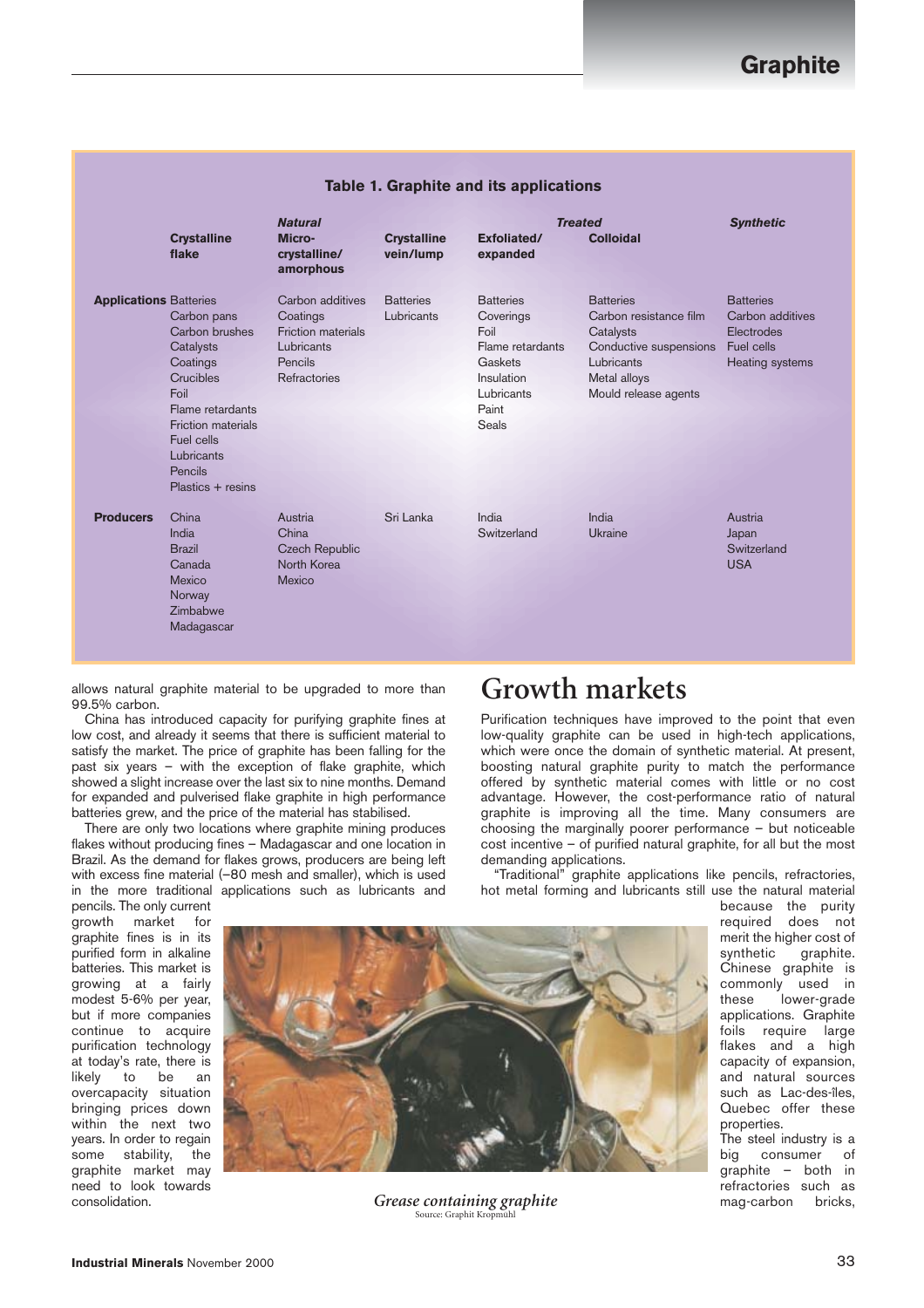and as electrodes in electric arc furnaces (EAFs). The industry as a whole is picking up after the slump of early 1999, when steel prices hit their lowest levels ever, and production in the first half of 2000 rose by 11%. For graphite, further demand will come from the electric arc route of steel production. Between 1985 and 1999, the proportion of EAF steel increased from 25% to 34%. It is expected to increase further to 40% by 2005 – and in North America, the share of EAF steel is already at 45%.

Developments in graphite foil have created potential for the use of graphite as a flame retardant. As regulations have halted the use of asbestos FRs, replacements such as vermiculite and perlite have come into use. Graphite's resistance to heat, flexibility and light weight make both natural and synthetic varieties suitable alternatives, and research is ongoing to ensure it complies with building regulations.

# **Fuel cells – power from thin air**

When fuel cells were used to power the Gemini and Apollo space missions in the 1960s, few would have thought that one day we would be using the same technology to run vehicles, static power stations and electrical devices back on Earth. Forty years ago the technology was prohibitively expensive, and only NASA could afford to use it. But now, the search is on to find a clean, renewable source of power, and fuel cells seem set to become future sources of energy. Graphite forms a crucial part of fuel cell technology, and some predictions show the consumption of graphite in fuel cell electrodes could reach 80,000 tpa in just two to three years' time.

Fuel cells convert hydrogen into electricity by an electrochemical reaction. The hydrogen molecules break down into protons and electrons in the cell's graphite anode – protons are then conducted through the electrode while the electrons travel through an external circuit and generate electricity. At the graphite cathode, the electrons and protons recombine with oxygen from the air, and produce water. Just like an engine, the cell keeps providing power as long as the fuel (hydrogen) is supplied. But unlike a normal engine, only water, heat and electricity are produced – no pollutants are created.

Already, the USA, Canada, Germany and Japan are aggressively promoting fuel cell development. The cost of fuel cells is still too high for commercial vehicles, and the price per unit needs to drop



*Superior Graphite's ThermoPURE products are used to produce alkaline batteries*

| Table 2. Selected world production of graphite |                   |                        |  |  |
|------------------------------------------------|-------------------|------------------------|--|--|
| <b>Country</b>                                 | <b>Production</b> | <b>Comments/grades</b> |  |  |
|                                                | (1999 estimates)  |                        |  |  |
| China                                          | 220,000           |                        |  |  |
| India                                          | 145,000           | run of mine            |  |  |
|                                                | 25-30,000         | finished               |  |  |
| <b>Brazil</b>                                  | 61,400            | marketable             |  |  |
| <b>Mexico</b>                                  | 43,000            | amorphous              |  |  |
|                                                | 1,000             | flake                  |  |  |
| Ukraine                                        | >40,000           | capacity               |  |  |
| <b>Czech Republic</b>                          | 30,000            | amorphous + flake      |  |  |
| Canada                                         | 25,000            | flake                  |  |  |
| North Korea                                    | 25,000            |                        |  |  |
| Madagascar                                     | 12,000            | flake                  |  |  |
| Austria                                        | 12,000            | amorphous, flake $+$   |  |  |
|                                                |                   | synthetic              |  |  |
| Norway                                         | 8,000             | flake                  |  |  |
| Sri Lanka                                      | 6,000             | crystalline vein       |  |  |
| Sweden                                         | $3-4,000$         | flake                  |  |  |
| <b>World total</b>                             | 480,000           | including primary +    |  |  |
|                                                |                   | secondary synthetic    |  |  |
| Source: USGS and industry estimates            |                   |                        |  |  |

by around \$1,500 before they will be viable. If fuel cell production takes off anywhere, it is likely to be in the USA's west coast, where car manufacturers have been instructed to produce a percentage of environmentally sound cars within the next few years. DaimlerChrysler has pledged to have a commercially viable fuel cell vehicle available in 2004, and trials of fuel cell buses, taxis, bicycles and wheelchairs have already begun. Fuel cells may be incorporated into stationary power stations by 2002.

## **Batteries – the Li-ion's share**

The global demand for graphite used in battery systems may double to more than 25,000 tpa in the next five to seven years. This demand will be spread between the two main consuming sectors – alkaline batteries and lithium-ion batteries. Both synthetic and highly purified natural graphite are used in the Liion and alkaline cells.

In alkaline batteries, graphite – until now dominantly synthetic graphite – is the conductive material in the cathode. Graphite purification technology is now more efficient, and it has become possible to improve the conductivity of most natural graphite to the point where it can be used in batteries. The decision whether to use synthetic or natural graphite then becomes a balancing act between performance and price. Essentially, natural graphite can be upgraded to the purity of synthetic graphite, but the cost of the two types would be comparable. However, for a small decrease in quality and performance, natural graphite can be used at a significant cost advantage. Expanded natural graphite can match the performance of synthetic graphite, but at more than double the cost.

Some of the key producers in the alkaline battery market have recently lost market share to lower cost manufacturers. This kind of competition will make the battery producers turn to the raw materials suppliers in order to cut costs, which may open the market for Chinese producers. In some cases, the nongraphite components of alkaline batteries have improved enough to allow lower quality graphite to be incorporated while producing the same performance.

The growth of the Li-ion market could be more influential for the graphite market, as the demand swells for mobile energy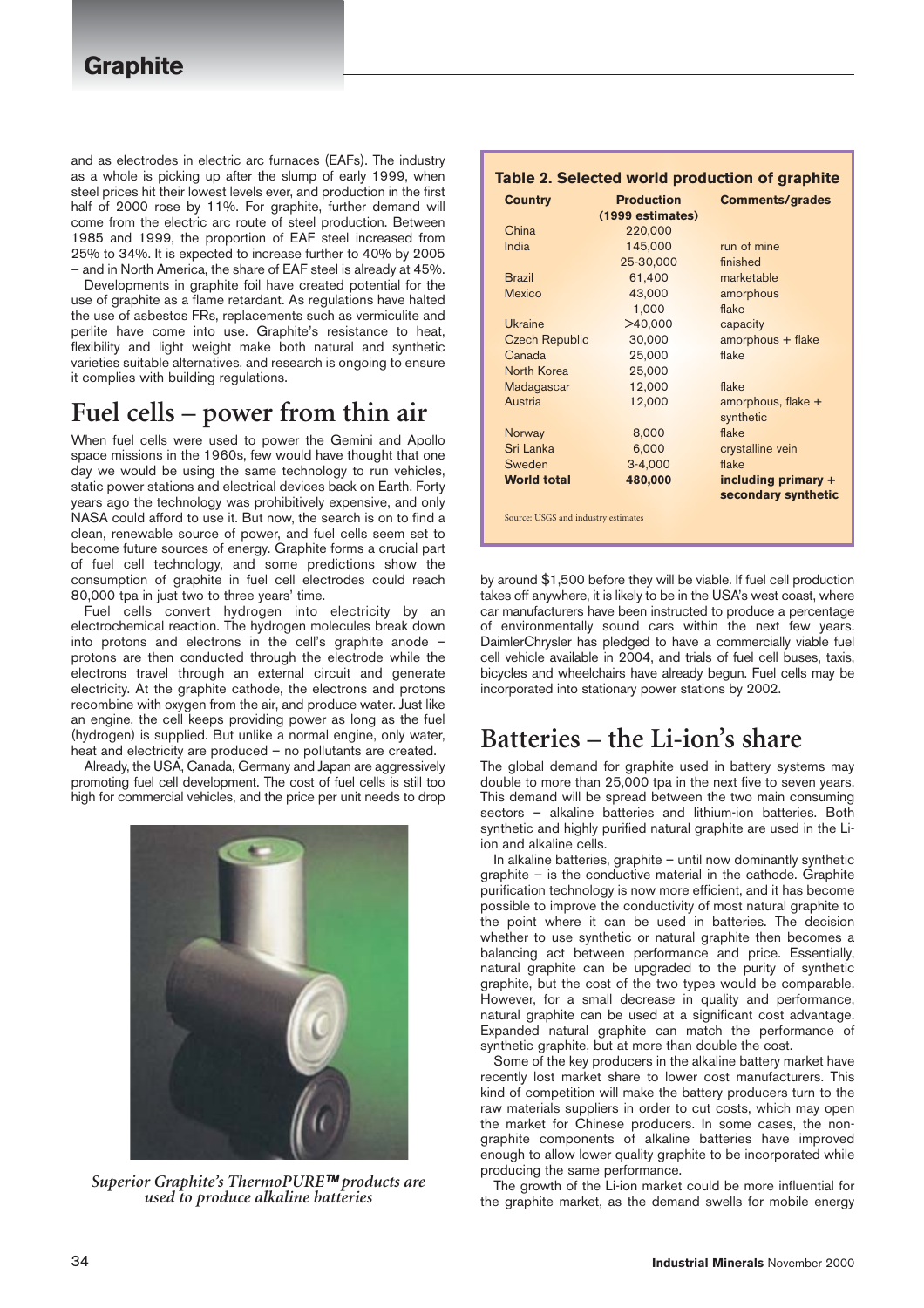#### **Table 3. Physical & chemical properties of Liumao flake graphite, with specifications**

|                                         | <b>Specifications %</b> | <b>Typical</b> % |
|-----------------------------------------|-------------------------|------------------|
| Chemical analysis                       |                         |                  |
| Fixed carbon                            | 95.00 min               | 95.66            |
| Ash                                     | 5.00 max                | 4.79             |
| Volatiles                               |                         | 0.55             |
| CaO                                     | $6.00$ max              | 0.54             |
| MqO                                     |                         | 0.09             |
| Fe <sub>2</sub> O <sub>3</sub>          |                         | 0.96             |
| $Al_2O_3$                               |                         | 0.76             |
| SiO <sub>2</sub>                        |                         | 9.41             |
| Physical specifications                 |                         |                  |
| Moisture                                |                         | 0.30             |
| Sized                                   | Minus 100 mesh          | 100%             |
|                                         | $(150$ microns)         |                  |
| Source: Nanchuan Minerals Group Co. Ltd |                         |                  |
|                                         |                         |                  |

storage systems – systems that are used to power portable consumer products such as phones, computers and cameras. As well as the industry growing as a whole, the consumption of graphite per cell is set to increase. Around 95% of all Li-ion batteries are manufactured in Japan, and most Japanese producers use a specialist meso-carbon product (MCMB) in the positive electrode of the cells. MCMB is very expensive, and efforts are being made by graphite producer *Timcal Group* of Switzerland to replace the material with synthetic and natural graphite. Timcal has developed a compound of rounded "potato-shaped" graphite particles, which stores and expels Liions as the battery charges and discharges.



# **World production**

China continues to be the world leader in graphite production, accounting for around a third of the market. The top five producers of natural material – China, India, Brazil, Mexico and the Czech Republic – account for about 80% of total production (*see Table 2*).

While Africa and Australia have seen operations close or planned projects abandoned, Canadian production is set to increase, and several European producers have plans for market and capacity expansions. The USA and Switzerland are the dominant producers of synthetic grades, and Sri Lanka still corners the market for crystalline vein graphite.



# **Asia**

# **China**

As with so many other minerals, China leads the world with proven reserves, processing, and exports of graphite. Production of graphite in 1999 was around 220,000 tonnes. China is the most rapidly advancing economy in the world – for the past 14 years, its growth rate has been almost 10% a year. As the government is

China has a huge growing market for mobile communications, and so the predicted demand for Li-ion batteries is strong. Western car manufacturers are also making massive investment in China – £900m. in the case of Germanbased Volkswagen over the next few years – to modernise production of cars and components at its Chinese operations. While the number of passenger cars in China in 1999 was 586,517 units, this is expected to grow to over 1m. units in the medium term, and so demand for graphite as clutch facings, friction pads and carbon brushes will soar.

China is holding on to its low-cost production, and its competitive prices for graphite remain difficult for most other producers to match. Quality requirements in China are increasing, and as the economy strengthens, the domestic demand for high-grade graphite will grow.

#### **Liumao – US j-v abandoned**

The country's most significant producer is the *Jixi Liumao Graphite Mine* of Heilonjiang Province – accounting for around 50% of total output. The Liumao mine is thought to be the largest graphite mine in Asia, and one of the largest in the world, with estimated reserves of 350m. s.tons, and production of around 36,000 tpa *(see Table 3*).

The mine has been in operation since 1936, and in October 1997, *Integrated Carbonics Corp*., based in Nevada, USA, acquired the rights to pursue a joint-venture with Liumao Graphite Mine to be called *Liumao ICC Graphite Products Ltd*.

The purpose of the j-v was to produce higher-value products than those previously produced at the site – such as high-purity graphite, expandable graphite, graphite sheet – and to export to world markets. ICC became an 80% equity partner in the project, contributing 80% of the construction costs of \$28m. However, at the end of 1999, ICC abandoned its graphite assets as part of a reorganisation of the company and the ICC name ceased to exist.

ICC's other venture in China, a 55% stake of the j-v company, *Yichang Integrated Carbonics Company Ltd* also folded. This jv was established with *Yichang Hengda Graphite Group* at the end of 1998, as part of ICC's campaign to establish itself as a quality value-added producer in China. This gave ICC mining rights to a 6m. tonne proven and probable graphite deposit in Yichang county. The deposit grades over 13%, and produces medium and high carbon graphite concentrate.

Also on site was an 8,000 tpa flotation, mining and concentrate production facility. Yichang Integrated Carbonics also had a 1,000 s.tpa graphite foil operation; a 15,000 s.tpa screening and classification plant; a 98-99% high purity plant and a 1,000 s.tpa expandable graphite plant.

On 14 December 1998, ICC announced its plans to build a fluorographite and Li-F battery plant through the Yichang j-v – the first of its kind in China – this project has also been relinquished.

#### **Hunan – amorphous grades**

*Hunan Lutang Graphite Mine*, in the Beihu district of Chenzhou city, is China's richest reserve of amorphous graphite. Over 1,500 employees work in mining, ore dressing and processing – producing 55,000 tpa of graphite ball, grain and powder. The mine's export department – *Hunan Lutang Graphite Foreign Economic Relations and Trade Co.* – exports more than 20,000 tpa to more than 20 countries, including the USA, Germany, Japan, South Korea, and Taiwan.

Lutang brand graphite is divided into two types – WT (limitation to iron) and W (no limitation to iron). There are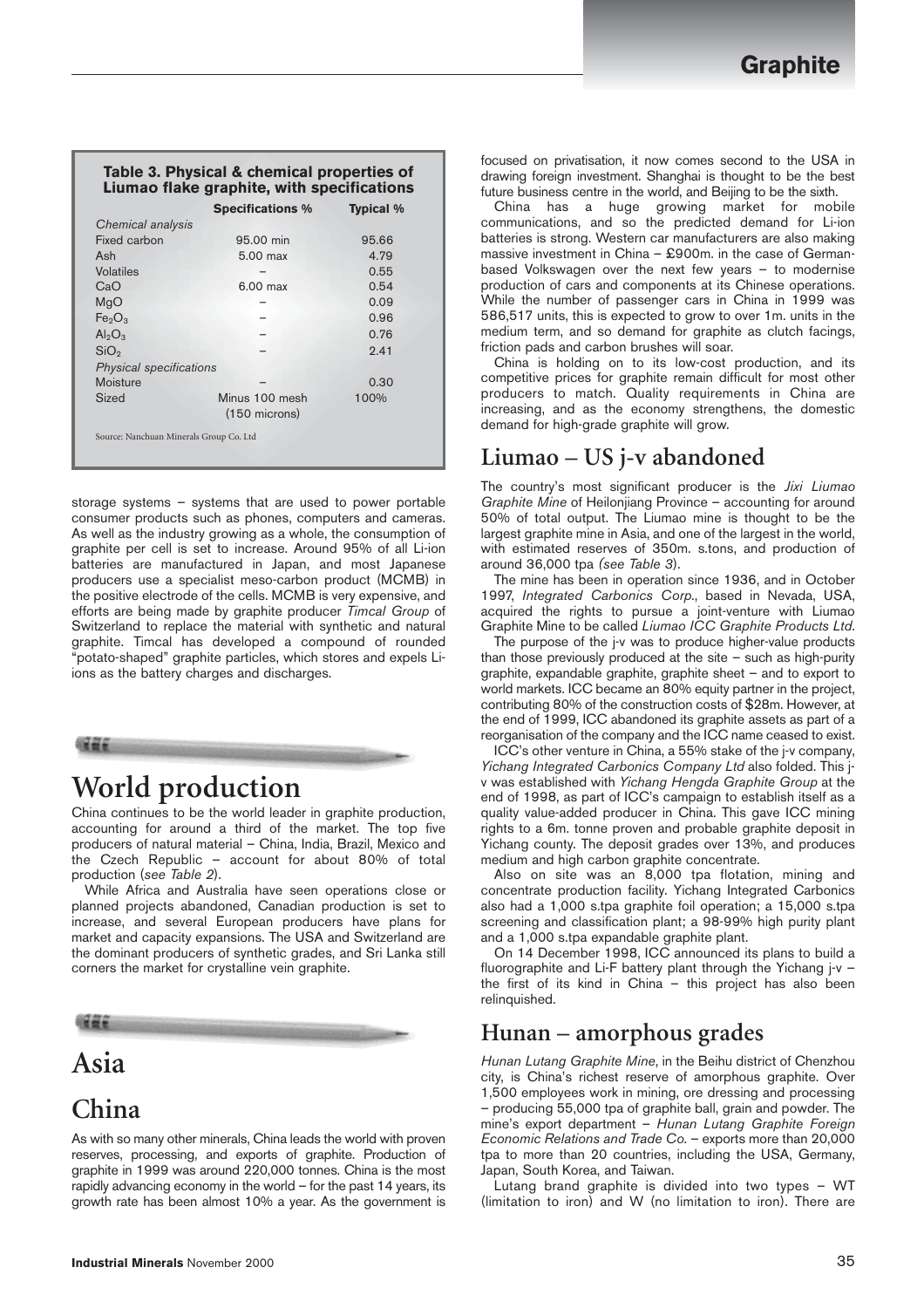eight grades, with sizes of 325, 200 and 100 mesh. The content of cryptocrystalline scales in the raw graphite is over 70%. It contains little iron and sulphur and has high refractoriness, conductivity and plasticity. Applications for Lutang amorphous graphite include pencils, welding rods, graphite emulsions, desulphurising agents, lubricants and electrodes.

#### **Shandong – Qingdao mines**

The Qingdao region of Shandong is a hive of graphite activity. *Qingdao Asian Minerals Co. Ltd*, based in Qingdao, Shandong province has a mine in Pingdu and a nearby plant in Jiaozhou. The company has the capacity for 5,000 tpa of graphite, with carbon content between 90 and 99%. Five sizes are produced, and are sold to the refractory brick, paint and battery industries of Japan, Australia, the UK, Belgium, Spain, Indonesia, Turkey and Taiwan.

In Laixi, Shandong province, *Qingdao Graphite Co. Ltd* – formerly *Shandong Nanshu Graphite Mine* – operates four surface mines and 13 plants. The company produces 6,000 tpa of natural, high carbon flake graphite (capacity for 8,000 tpa); 600 tpa expandable graphite (capacity for 1,000 tpa); 400 tpa graphite emulsion (capacity for 600 tpa); and 400 tpa of superfine graphite powder (capacity for 500 tpa). As well as the raw graphite grades, Qingdao Graphite Co. produces 500 tpa of graphite shapes, 100 tpa of graphite energy-saving products, and 200 tpa of graphite sealing materials.

Also with a mine in Qingdao is *Non-Metals Inc.*, the Tucson, Arizona-based US firm that produces some 30,000 tpa of Chinese graphite. Non-Metals also operates a graphite mine in Jixi City, Heilonjiang province. Some 70% of Non-Metals' output is for refractory applications; another 10% is used in gaskets.

In March 2000, *Graphit Kropfmühl AG (GKAG)* of Hauzenberg, Germany completed a joint-venture contract that gave it a 60% share in *Qingdao Kropfmühl Graphite Co. Ltd*. This provides GKAG with long-term access to high quality graphite, and a platform for expanding its market share in the Asian market – particularly in Japan and South Korea, and for battery applications.

#### **Processors and traders**

The largest integrated carbon producer in China is *Jilin Carbon Plant*, in Jilin City. Its production capacity is 100,000 tpa of carbon products, of which 46,000 tpa is for graphite electrodes. In terms of sales, the plant produces 29% of China's graphite electrodes, and exports to the USA, Japan, Germany, South Korea and South East Asia. Graphite powder, electrode paste, anodes, and special shaped products are also manufactured.

*China Graphite Carbon Sales*, based in Liaoning province, is the exporting subsidiary of *Liaoyang Carbon Group (LCG)*, one of China's leading graphite electrode manufacturers. LCG produces 20,000 tpa of graphite products, including flake, amorphous, expandable, micronised and flexible grades, filling rings, winding sealing gaskets, braided foils, compounded sheets, crucibles, coatings and lubricants. The products have been exported to the USA, the UK, Germany, Japan, South Korea, Brazil and Pakistan for the past 20 years.

# **India**

Although India is one of the world's largest producers of graphite, the industry still seems to be in its infancy when the immense undeveloped potential is considered. The country's large reserves mean that there is significant opportunity for growth, and India is starting to explore added-value markets in earnest.

The diversity of graphite applications, and the ongoing depression in some industries means that there is still a surplus of certain grades. However, as the steel, refractories, and automobile markets take off, the vast majority of India's graphite is being sold. The most important graphite applications in India today are mag-carbon and other refractories, crucibles, pencils, and foundry facing.

Domestic demand has increased since the lethargic market of 1998, when the steel industry – the major consumer of graphite electrodes – was in the midst of a depression. Several manufacturers of graphite products closed; more managed a lucky escape.

In March 1998, the commerce ministry confirmed preliminary dumping duties on the import of graphite electrodes from the USA, Austria, France, Germany, Italy, Spain, China and Belgium. It maintained that electrodes originating in, or exported from, these countries were arriving in India below the normal value, and causing material injury to the domestic industry. In the 1998 budget, the government also set a 4% additional customs duty on the electrodes, though some companies doubted the healing effect these measures alone would make.

But now, in 2000, the outlook for India's graphite industry looks much more positive. Recognising the country's natural potential, foreign investment is coming to India with a view to fully exploiting the reserves, and wringing more value from the raw material.

From Ukraine, the *Gas Institute* and the *Zavalye Graphite Plant* are collaborating with India's *International Advanced Research Centre for Powder Metallurgy and New Materials (ARCI)* to convert natural graphite into high-value exfoliated material. The consumption of graphite in car parts is also set to increase. *Hyundai*, *Ford* and *General Motors* are to make a presence in India – other foreign car producers are expected to follow.

The use of graphite in the steel industry is also rising in India. Application of mag-carbon and aluminium-carbon refractories has increased, and capacity expansions of graphite electrodes for electric arc furnaces are underway.

*HEG Ltd*, a *LNJ Bhilwara Group* company announced in July 2000 that it would be making a capital outlay of Rs. 55m. (\$1.2m.) to expand graphite electrode production at the Mandideep plant near Bhopal. The capacity will be increased from 22,000 tpa to 30,000 tpa, probably by July 2001. The company's export volume is also expected to increase from 15,147 tonnes in the period 1999-2000, to 18,000 in the period 2000-2001.

Prices for the higher value grades, such as expandable and colloidal graphite are currently higher in India than in countries where this market is better developed. But the cost should start to come down as the technology required to process these grades is introduced more extensively. For almost all other grades, India's pricing matches international levels.

#### **Sambalpur – industry hub**

Many of India's graphite producers are based in Sambalpur, Orissa state. *M/s Agrawal Graphite Industries (AGI)*, and its sister concern *M/s Gandhamardan Graphite Udyog*, are mine owners, producers and exporters of natural crystalline graphite flakes and powders for Indian markets.

The companies operate four mines throughout the state  $-$  at Temrimal, Gandabahali, Malisira and Mahanilaha. AGI has two plants, one near Checherbeng in Bolangir district, and one near Mundapala in Nuapara district. Gandhamardan's single plant is near Menkamunda, Bargarh district.

In the last five years, AGI has doubled its capacity to 9,600 tpa. Production now stands at 6,600-7,200 tpa of natural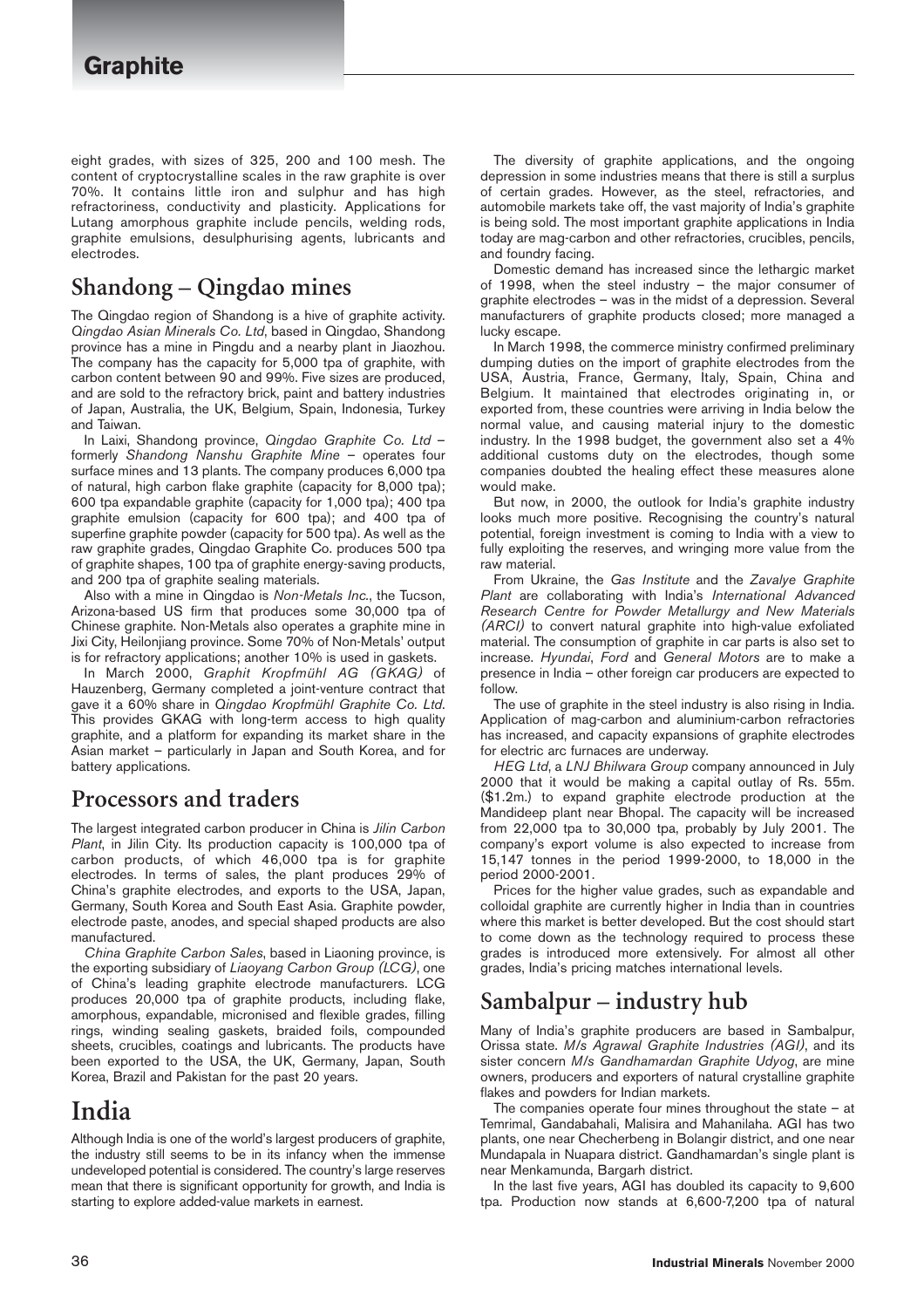crystalline graphite with carbon content between 45 and 97%, and six sizes from –400 mesh BSS to +100 mesh BSS.

AGI says that it is constantly adding capacity for the production of different graphite grades for Indian and export markets. Over the next two years, the company is likely to triple its capacity, and it hopes to start exporting its graphite by 2001.

AGI's different grades find use in magnesia-carbon bricks, carbon and clay-bonded crucibles, lubricants, pencils, foundry coating and fluxes, carbon brushes, mechanical seals, mud chemical for drilling purposes, dry cell batteries, gaskets, brakes and paints.

Also based in Sambalpur is *GR Graphite Industries*. GR owns a mine in Dudukamal, Balangir, which outputs 18,000 tpa of graphite, and a plant in Belpara, Balangir, which has a capacity of 10,000 tpa of graphite flakes and powder. GR's graphite ranges from 70-97% carbon content, and applications include carbon bricks, refractories, pencils, brake lining and batteries.

*Lakshminarayan Makhanlal Co.* owns two graphite mines in Balangir. The larger Tureikela mine has a crude output of 12,000 tpa; the Gargarbahal mine has an output of 8,000 tpa. The company's plant, in Belpara, Balangir, has a capacity of 4,800 tpa and actually produces 4,500 tpa of 80-95% carbon graphite for use in refractories, foundries, steel plants, lubricants and pencils.

#### **ARCI – expands and adds value**

ARCI, based in Hyderabad, is an Indian R&D facility for advanced materials and processing technologies that has joined forces with the Ukrainian Gas Institute and Zavalye Graphite Plant to add value to India's graphite. ARCI has developed a unique process for the exfoliation of natural graphite flakes – currently at a pilot scale of 5kg/h.

The process involves chemical intercalation followed by thermal treatment, and results in volume expansion of up to 300 times the graphite's original volume. The fluffy, vermicular graphite powder can be rolled into flexible sheets or pressed into shapes. The graphite can withstand high temperatures and pressures, and is used in vehicle gaskets, seals for vacuum furnaces and in the chemical industry, thermal insulation, fire retardant, and for removing oil spills. ARCI's collaboration with the Gas Institute will also see the transfer of the technology for production of colloidal graphite.

*Tamilnadu Minerals Ltd (TAMIN)* has a lease over 2.4km<sup>2</sup> of graphite-bearing land in the Sivaganga district of Tamilnadu, southern India, with reserves of around 3m. tonnes. The company's plant produces around 200 tpd of beneficiated graphite flakes for the manufacture of refractory bricks, crucibles and carbon brushes. ARCI has undertaken a consultancy with TAMIN, with the intention of improving the quality and yield of the beneficiation plant. The flakes from the TAMIN plant will be the raw material for a new plant to be built at Sivaganga, which will use ARCI-Zavalye technology.

The Indian/Ukrainian collaboration has also signed a memorandum of understanding with *M/s Pasumpon Graphite Ltd* of Chennai, for the transfer of technology and production of various value-added products from exfoliated graphite.

#### **GIL – electrodes in demand**

*Graphite India Ltd (GIL)* is planning to up its graphite electrode production capacity, in light of positive trends in the global market. Price increases are expected by January 2001, and with the healthier state of the steel industry, GIL sees potential for growth – particularly in export markets.

GIL has an installed capacity of 21,900 tpa – for electrodes, anodes, and other graphite items – divided between its two plants at Bangalore and Durgapur. However, the company has been operating below capacity since the slack demand for the electrodes in 1998. Inventories have now been worked down, and GIL plans to operate at full capacity in the 2000-2001 period. The management has not yet revealed the scale of the proposed capacity increases.

In March 2000, GIL was in the news in connection with a criminal conspiracy lawsuit that has become known to the Indian courts as "the Graphite case". Three public officials – former electricity minister R. Balakrishna Pillai, former Kerala State Electricity Board chairman P Kesava Pillai, and former power secretary G Gopalakrishna Pillai – have been charged with abusing their positions by illegally selling electricity to GIL between June 1985 and April 1986. This came at a time of acute power shortage in Karntaka, and allowed GIL to derive pecuniary benefits of over \$4m.

#### **Sri Lanka**

Sri Lanka is the world's only significant source of crystalline vein graphite, which occurs in the west and south-west parts of the island. The veins are thought to have formed from the assimilation of limestone and dolomite by igneous magma. The estimated reserves are of the order of 50,000 tonnes, with inferred reserves of 400,000 tonnes. The graphite is of medium to high carbon content and requires little upgrading for use in lubrication, pencils, and electromotive brushes.

Sri Lanka has over 600 mines, the two largest being Bogala and Kahatagaha. By the middle of 2000, Germany's Graphit Kropfmühl (GKAG) had acquired 80% of the shares in *Bogala Graphit Lanka Ltd*, Sri Lanka's largest producer, from the state of Sri Lanka.

Bogala Graphit mines, processes and exports around 6,000 tpa of graphite from the Bogala mines in the Kegalle district. Around 40% of the graphite has carbon content between 90 and 99%, and is in great demand for electrotechnical applications worldwide. The company has access to inferred reserves of 63,000 tonnes.

*PERC*, the *Public Enterprises Reform Commission* of Sri Lanka, recognised that capital investment was required to modernise processing equipment, and to introduce more efficient methods of upgrading graphite. As the quality of graphite from China improves, Sri Lanka's graphite industry needed to add value to its material in order to remain competitive.

At the end of 1999, GKAG also acquired 100% of *Branwell Graphite Ltd* – the UK's leader for sales of high-grade graphite. Branwell, as well as being a specialist in the high-grade field, has many years of experience in Sri Lanka.

# **North and South America**

#### **Brazil**

Brazil's largest graphite producer – *Nacional de Grafite Ltda (NGL)* – is also the largest producer of natural crystalline graphite in the world. NGL is headquartered in São Paolo, but has its operations in the graphite centre of Brazil, in the state of Minas Gerais.

NGL has been producing graphite for more than 60 years. Its first mine was founded in Itapecerica, then in 1972, the Pedra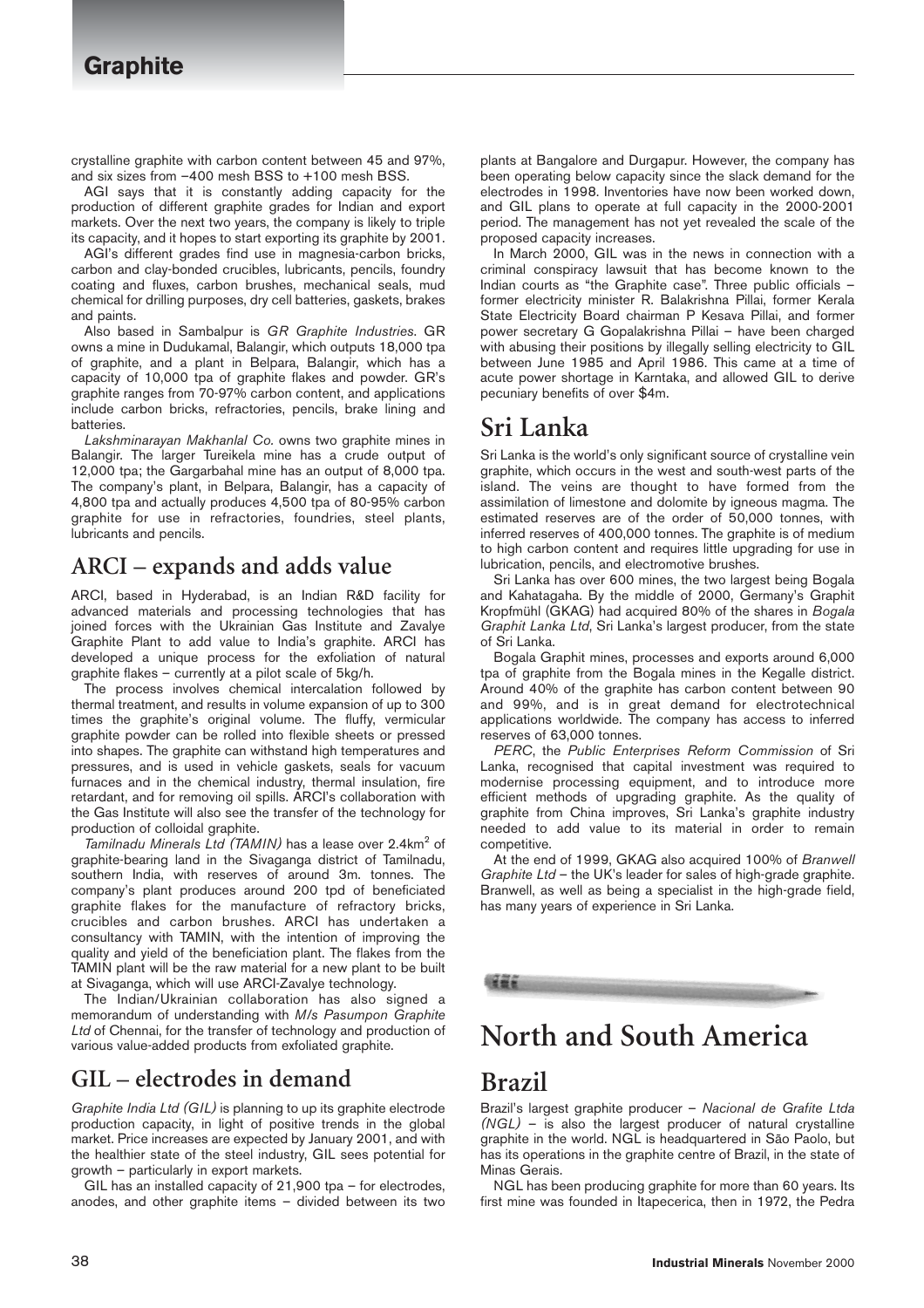Azul deposit was identified. In 1994, NGL found graphite occurrences in the city of Salto da Divisa, where the company has now established a third mine.

NGL's average output is 40,000 tpa – 50% of which is exported. Production in 1999 amounted to 42,000 tonnes. When the Salto da Divisa deposit was first discovered, NGL's plan was to produce 40,000 tpa from this deposit alone. But by 1996, the company had decided to scale down production to 10,000 tpa in order to concentrate on extracting large, highvalue flakes for refractories, particularly for North American markets.

In 1997, NGL became the world's largest supplier of graphite for battery applications. Other grades are sold for the manufacture of refractories, lubricants, ferrous metals and automotive parts.

Other Brazilian graphite producers include *Mamore Mineração e Metalurgia Ltda*, owned by metals holding company *Paranapanema SA*. Mamore mines and processes graphite in Maiquinique, Bahia, for chemical lubricants, pencils, foundries and steelmaking. The company's output is around 1,500 tpa of graphite containing 75-99.7% carbon.

Brazil's production of high value purified graphite has increased, and the country is now able to supply the battery market at a lower cost than certain synthetic grades.

#### **Mexico**

Mexico has two graphite-producing regions – the states of Sonora and Oaxaca. Sonora graphite is associated with Triassic coal beds – the Barranca deposits – that were converted to graphite in the Palaeocene. This graphite is amorphous, primarily for metallurgical industries, and the reserves amount to some 60m. tonnes. Mexico's largest graphite producer, *Grafitos Mexicanos SA* is active in this region. Mexico's other graphite deposits are small by comparison, crystalline, and formed during the metamorphism of Precambrian rocks.

The leading supplier of Mexican graphite is the Detroit, USbased *Cummings-Moore Graphite Co*., a subsidiary of *Asbury Carbons*. Although, being part of Asbury, Cummings-Moore has at its disposal supplies of graphite from around the world, Mexican graphite has been the company's mainstay since 1923.

Cummings-Moore holds stakes in three subsidiaries of *Grafimex SA de CV* – 25% in *Grafitos Mexicanos SA*; 49% in *Grafitera de Sonora SA de CV*; and 49% in *Grafitos Industrializados Mexicanos SA de CV*. Together with the other two subsidiaries – *Minera Moraguirre SA de CV* and *Minera Jecho SA de CV*. Grafimex owns eight mines in south-east Sonora.

At the plant in Estación Torres, Grafimex produces over 24,000 tpa of graphite with carbon content between 70 and 85%. Some 60% is for steel making, and 30% is for refractories.

*Superior Graphite Co.*, based in Chicago, USA, is the 100% owner of *Grafito Superior SA de CV*, based in Hermosillo, Sonora. Superior began to develop mining in Mexico in 1945, after the company's mine in Alabama closed, and Superior was forced to find a cost-effective alternative. Grafito Superior now produces some 10,000 tpa of graphite from three mines in Covalmar, Santa Clara and Rio Mayo, Sonora. Around 50% is consumed by the domestic Mexican market.

A comparatively smaller producer is *Grafito de Mexico SA de CV*, based in Mexico City. The company is owned by kaolin producer *Caolines y Minerales SA de CV*, and mines and processes flake graphite in Telixtlahuaca, Oaxaca state. Grafito de Mexico produces three grades – for mag-carbon bricks, pencils, lubricants and brake linings.

#### **USA**

The USA has no indigenous natural graphite production, although in 1999 its production of electrodes and synthetic graphite reached 267,000 s.tons. US graphite processors and producers source graphite worldwide – ICC and Non-Metals Inc. have operations in China, and Superior Graphite and Asbury Carbons source Mexican material.

The US consumption of graphite in 1999 was 34,600 s.tons, an increase of around 26% on 1998. Around 50% of this was consumed by four major industries – refractories, brake linings, lubricants, and foundries. More than 50% of total graphite consumption was of crystalline graphite, which as well as refractories, was used in batteries and other thermal and electrical conductivity applications.

Around 80% of the imports to the USA come from China, Mexico, Canada, Madagascar and Brazil. Sri Lanka supplies the USA with lump graphite, and other imports come from Germany, India, and Japan.

Asbury Carbons, based in Asbury, New Jersey is the world's largest graphite processing and producing company, with operations in the USA, Canada and Mexico. Asbury imports graphite from mines around the world, but the only mines owned by the company are in Mexico, through Cummings-Moore Graphite.

In 1998, the output of Asbury's 10 processing subsidiaries was over 150,000 s.tons of graphite and other carbon-related products, for refractory, friction, lubricants, powder metallurgy, gaskets, pencils, castings, brushes, rubber and plastics. The majority of Asbury's sales are to North America, but it exports its products to South America, Europe, Asia and many other parts of the world.

Superior Graphite Co. is based in Chicago, Illinois, where it also has three plants for the production of graphite and graphitic carbons, speciality products, and lubricants for the railroad industry and metal forming. Like Asbury, Superior sources Mexican graphite, from its Grafite Superior SA de CV operations. As well as producing amorphous, crystalline vein and flake graphite, Superior manufactures synthetic graphite and carbon.

Superior's plant in Russellville, Arkansas, produces Ark® electrodes for the iron and steel industries, and in August 2000, was one of 25 US manufacturing plants to be named "America's Best Plants" by *IndustryWeek* magazine. Since 1995, the Russellville plant has achieved a 54.3% increase in annual sales per employee. The plant serves North and South American, European, Asian and Middle Eastern markets.

Superior's brand of carbon additives, Desulco®, is produced in a 55,000 tpa capacity plant in Hopkinsville, Kentucky, and in Sundsvall, Sweden. The Sundsvall plant was opened in 1994 to serve Europe, Asia, Africa and South America. Superior first produced Desulco® in 1987, and in the following seven years produced 375,000 s.tonnes of the product.

In July 1999, Superior added a third furnace at Sundsvall, taking capacity of Desulco® from 17,000 to 25,000 tpa. The expansion in Sweden was intended to take some of the pressure of producing Desulco<sup>®</sup> away from the Hopkinsville plant, and allow for more ThermoPURE® – thermally purified natural and synthetic graphite – to be produced in Kentucky.

## **Canada**

Since July 1999, *Stratmin Graphite Inc.*, Canada's sole graphite producer, has been part of Swiss-based *Timcal Group* the graphite division of Imerys. Timcal falls within Imerys' ceramics and specialities division. Stratmin is based in Montreal, and mines and purifies natural flake graphite in Lacdes-Îles, Quebec.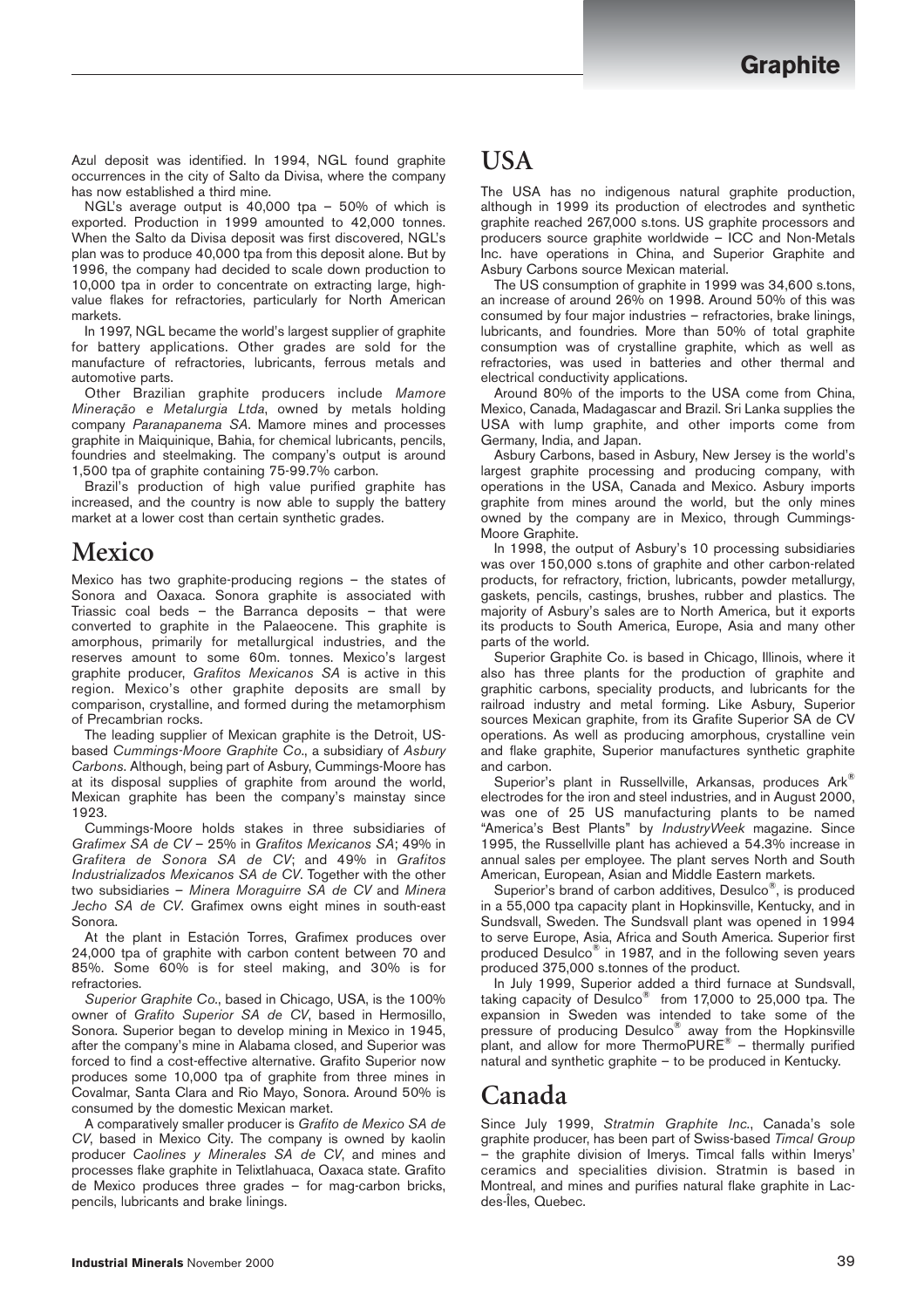

*Figure 1: Structure of Graphit Kropmühl AG as of 31 May 2000*

Stratmin produces flake graphite with carbon content 90- 98%, which has high anisotropy, compressibility and conductivity. The purification process is used to increase the quality of some of the natural flakes to 95-98%. The higher grade, processed graphite finds more applications than natural graphite in the fields of engineering materials. The main use for all of Stratmin's grades is in refractories and foils – such as gaskets, flame retardants, and fuel cells.

Stratmin is soon to be joined in graphite production by Vancouver-based *IMP Industrial Mineral Park Mining Corp.* IMP was founded in 1996 to develop the Black Crystal graphite ore body in south-central British Columbia, which was discovered by IMP's former principal. Construction of the plant began in 1997, but was put on hold when the company ran into financial difficulty.

Black Crystal holds inferred resources in the region of 88m. tonnes. The graphite formed from the partial metamorphism of



*Lac-des-Îles, Quebec: Stratmin's natural graphite operations*

limestone that acts as the host rock. The large flakes (80-20 mesh) and high purity (95-99%) of the ore meant that IMP overcame its cashflow problems, and has just completed a major equity financing programme that has generated more funds than required.

IMP expects trial production in the middle of 2001, and full production during the third quarter of 2001. The company will initially process 300,000 tpa, and expects recovery of 12- 15,000 tpa. Depending on the market, IMP will probably increase this to 600,000 tpa in year two or three of the project. The next phase of development will be to perform further processing at a local foil plant.

IMP has not yet decided on which applications, or geographic regions, to market the graphite, but the company is confident that the markets do exist for the Black Crystal graphite. The most important markets are likely to be export markets, and the most important applications will probably be electrodes, particularly for fuel cells.

Another potential graphite source in Canada is the Kearney, Ontario graphite mine, formerly owned by Pittsburgh, USbased *Applied Carbon Technology Inc (ACT)*. Production halted at the Kearney mine in 1994 because of financial problems and low graphite prices. ACT disposed of the mine in March 1999 to *International Graphite Inc. (IGI)*, and subsequently changed the company's mission to that of a merchant bank. ACT acquired *Merchant Capital Group Ltd* in July 2000, and renamed itself *Merchant Capital Group Inc. (MCGI)*. MCGI – now the full owner of ACT – will retain its US-based graphite processing operations, *Applied Carbon Technology (America) Inc.*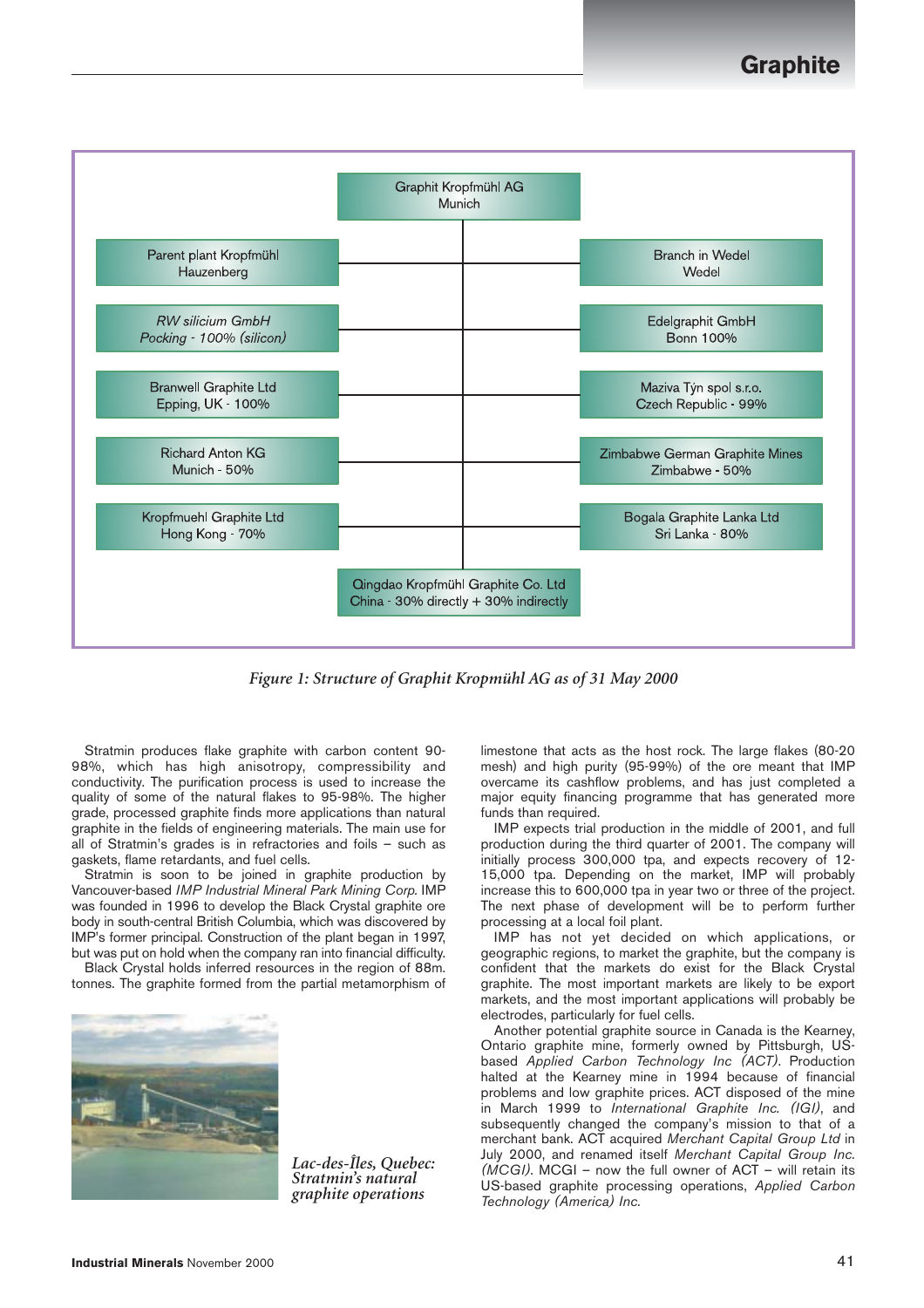# **Africa**

# **Madagascar**

Graphite is Madagascar's twelfth most important commodity by value, and the island's most important industrial mineral resource. Graphite has been used by the Malagasy people for hundreds of years – before the island became a French colony – who made crucibles from the mineral for the manufacture of weapons. The production volume has changed little since about 1945 – averaging around 12,000 tpa – and the main consuming market is still refractories.

The majority of the graphite mines are in the Manampotsy district on Madagascar's east coast. Other rich deposits are found in the Ambatolampy and Ampanihy districts. The graphite flakes are generally large, and occur in irregular veins in weathered metamorphosed schists and gneisses. The natural weathering and leaching has increased the purity of many of the deposits.

All the Madagascan graphite companies are based in the country's capital, Antananarivo. The largest producer is the Gallois mine, near Toamasina, which accounted for two thirds of the 14,500 tonne production in the bumper year of 1998. Madagascar's biggest exports go to the UK, the USA, and Germany, although sales to the USA are likely to decrease with the advent of more production in Canada.

Madagascar's installed capacity is much greater than the 12,000 tpa average production, but the island is in need of investment to update and rejuvenate many operations. With the recent failure of graphite mines in Mozambique and Tanzania, the Madagascan industry is working hard to convince foreign importers and investors of the island's potential.

*Société Minière de la Grande Ile (SMGI)*, based in Paris, France and Antananarivo, is one such Madagascan graphite company either looking for partners or to sell its mine. Its reserves are of the same size – around 100,000 tonnes – and genesis as the Mozambique and Tanzania mines, but considerably closer to a port. SMGI claims that with an investment of around \$2m., the mine could produce 8-10,000 tpa of high-quality graphite flake, grading 95-98% carbon. At present the mine produces around 2,160 tpa up to 95% carbon, for refractories and batteries. The processing operations have a treatment capacity of 20 tpd of finished product.

The largest producer of Malagasy graphite, *Etablissements Gallois*, has three mines in Antsirakambo, Marovintsy, and Ambalafotaka on Madagascar's east coast. Gallois produces some 10,000 tpa and has been active in the industry since the early 1900s. The company's plant and transit department are located in Toamasina, the island's main port.

## **Mozambique**

The Ancuabe Graphite Mine, and its 10,000 tpa capacity processing plant, is located in northern Mozambique, and has been on care and maintenance since late 1999. *Kenmare Resources PLC* of Ireland owns 78% of the project – the balance is held by the Government of Mozambique (13%), and the Commonwealth Development Corp. (9%). The mine's owners are seeking a new investor to restore the project to production.

The mine began operation in 1994, producing high-grade flake graphite – Kenmare Flake – for foil, crucibles, refractories and batteries. The weathered orebody allows for easy removal

of the graphite, and preserves the large size of the flakes.

The distributor of Kenmare Flake, Chicago-based Superior Graphite, decided to terminate its distribution contract in 1999, and withdrew its working capital. This created a significant funding deficiency that hastened the move to care and maintenance.

Since 1997, the mine has experienced problems with its power generation systems, which led to production levels that fell short of expectations. Improvements were made in 1998, when larger alternators were brought in that incorporated filters to remove conductive graphite dust. The power situation should improve further within the coming two years, when the Mozambique government extends the power grid to the mine.

#### **Tanzania**

In early 1998, the Merelani graphite operation finally closed after coming on-stream in July 1995. When the operations folded, Merelani was owned by London-based *Phoenix Minerals Ltd*, through the Tanzanian subsidiary *Graphtan Ltd*, but the original owner was the UK's *Samax Resources Ltd*. Merelani was struggling to operate to the full 15,000 tpa capacity of the plant, and stopped shipments of its coarsely crystalline, refractory grade flake graphite in February 1998. The reasons for closure are believed to be a lack of due diligence into the markets for Merelani graphite.

In December 1998, with Graphtan in receivership, *African Gem Resources Ltd (Afgem)* of Johannesburg, South Africa, bought the mining lease for the Merelani mine, but with the intention of solely producing tanzanite, the USA's second most popular gemstone.



# **Europe**

#### **Austria**

After the Czech Republic and Ukraine, Austria is Europe's third largest natural graphite producer, with production at around 12,000 tpa. The country consumes around 30,000 tpa, the most important applications by volume being refractories – although there is a definite demand for higher quality grades to cater to new markets.

*Grafitbergbau Kaisersberg GmbH* operates a mine and processing plants in St Stefan ob Leoben, with capacity at 12- 15,000 tpa. Grafitbergbau produces micro-crystalline, flake and synthetic graphite, with an emphasis on micronised grades from 2-70µ. The carbon content varies between 45 and 99% and can be used for most graphite applications. Recent developments have been in the fields of expandable graphite and graphite for plastic.

Grafitbergbau's sales to its major markets – Austria (25% of total sales), the EU, USA, Asia and Eastern Europe (75% of sales combined) – are increasing. Micronised grades will continue to be the most valuable sector for the company, which has plans to extend production.

# **Czech Republic**

Graphite in the Czech Republic formed from the regional metamorphism of sandy sediments rich in organic matter, and is mainly found in the Southbohemian Moldanubicum and Moldavian-Silesian region. Deposits can be amorphous, crystalline, or a combination of the two. Production in 1999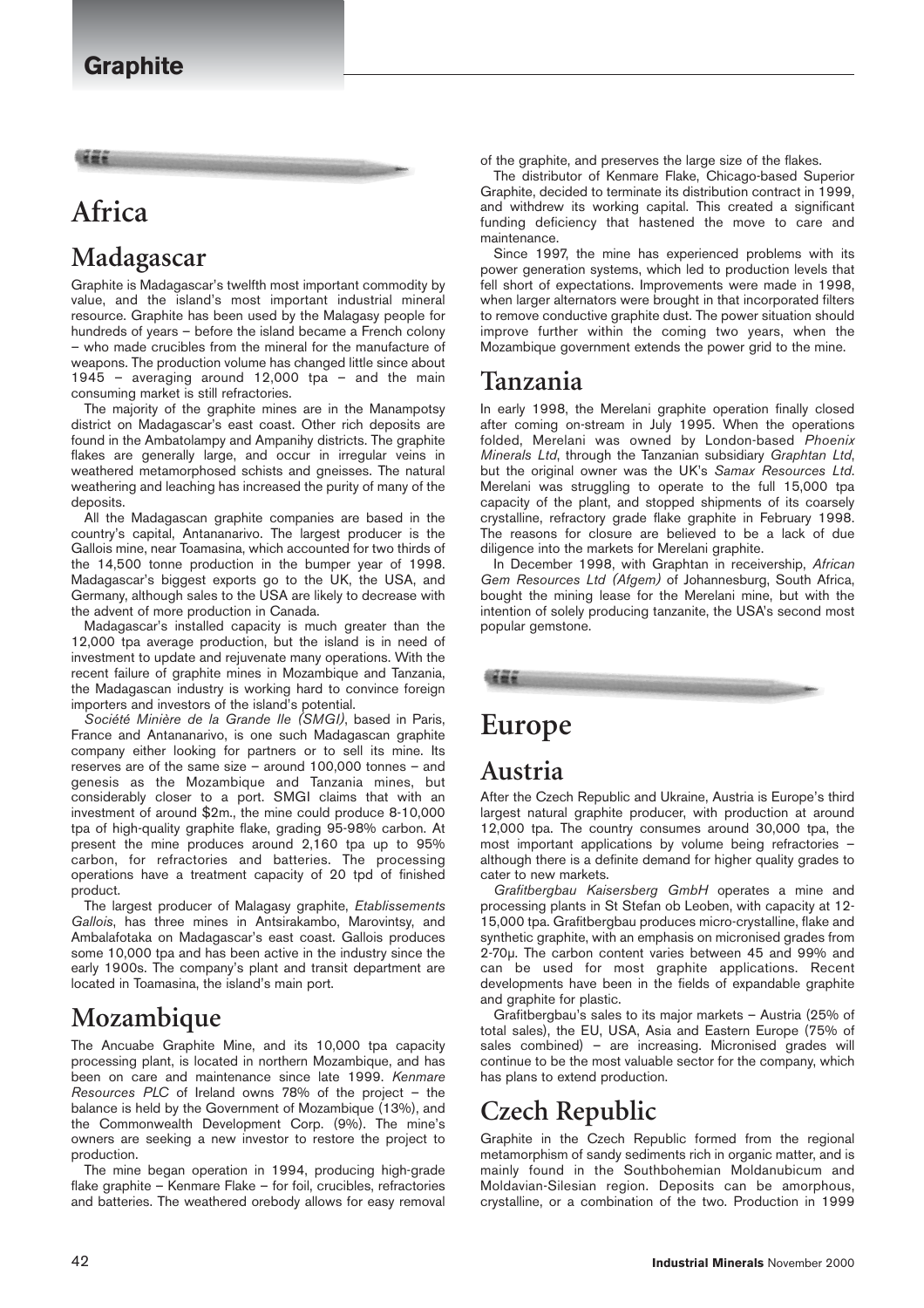| Size specifications            | 80-160/92 medium<br>Max 20% <75µ (200 mesh) | $-75/90$ powder<br>Max 20% >75µ (200 mesh) | <b>Medium/fine 90</b><br>Max 45% <45µ | 160/92 coarse                 |
|--------------------------------|---------------------------------------------|--------------------------------------------|---------------------------------------|-------------------------------|
|                                | Max 20% >150µ (100 mesh)                    |                                            | Min 80% $\leq 150\mu$                 | Min 80% $>150\mu$ (+100 mesh) |
| Carbon specifications          | 92% min                                     | 90% min                                    | 90% min                               | 92% min                       |
| Moisture                       | Max 0.5% H <sub>2</sub> O                   | Max 0.5% H <sub>2</sub> O                  | Max $0.5\%$ H <sub>2</sub> O          | $0.5\%$ H <sub>2</sub> O      |
| Typical analysis               |                                             |                                            |                                       |                               |
| Ash                            | 7%                                          | 8-10%                                      | $8 - 10%$                             | 6%                            |
| Carbon                         | 93%                                         | 90-92%                                     | 90-92%                                | 94%                           |
| Sulphur                        | 0.23%                                       | 0.30%                                      | 0.30%                                 | 0.14%                         |
| Moisture                       | 0.15%                                       | 0.35%                                      | 0.35%                                 | 0.15%                         |
| <b>Bulk density</b>            | 500 kg/ $m3$                                | 420 kg/ $m3$                               | 420 kg/ $m3$                          | 550 $kg/m3$                   |
| Typical ash analysis           |                                             |                                            |                                       |                               |
| SiO <sub>2</sub>               | 46.8%                                       | 45.7%                                      | 45.7%                                 | 46.6%                         |
| CaO                            | 0.29%                                       | 2.2%                                       | 2.2%                                  | 0.29%                         |
| $K_2O$                         | 6.5%                                        | 4.3%                                       | 4.3%                                  | 6.4%                          |
| MnO <sub>2</sub>               | 0.057%                                      | 0.088%                                     | 0.088%                                | 0.077%                        |
| $P_2O_5$                       | 0.030%                                      | 0.10%                                      | 0.10%                                 | 0.044%                        |
| LOI                            | 0.2%                                        | 0.3%                                       | 0.3%                                  | 0.2%                          |
| $\text{Al}_2\text{O}_3$        | 25.8%                                       | 21.5%                                      | 21.5%                                 | 25.2%                         |
| Fe <sub>2</sub> O <sub>3</sub> | 13.8%                                       | 20.7%                                      | 20.7%                                 | 14.1%                         |
| MgO                            | 5.1%                                        | 3.5%                                       | 3.5%                                  | 5.2%                          |
| Na <sub>2</sub> O              | 0.31%                                       | 0.43%                                      | 0.43%                                 | 0.25%                         |
| TiO <sub>2</sub>               | 0.62%                                       | 0.93%                                      | 0.93%                                 | 0.61%                         |
| S                              | 0.02%                                       | 0.03%                                      | 0.03%                                 | 0.02%                         |
| Source: Woxna Graphite AB      |                                             |                                            |                                       |                               |
|                                |                                             |                                            |                                       |                               |

#### **Table 4. Specifications of natural flake graphite from Woxna's deposits in Edsbyn, Sweden**

regained 1996 levels of around 30,000 tonnes, after two years of lower output. There are 16 deposits of graphite in the Czech Republic, four of which are exploited, and hold total reserves of just under 15m. tonnes.

Mining companies include *Grafit AS Netolice* and *Grafitové doly Staré Mesto s.r.o. Maziva Týn spol. s.r.o.* is the Czech specialist for graphite micronising and lubricants, and was acquired in 1999 by Germany's Graphit Kropfmühl AG. GKAG will utilise Maziva's location as a springboard into the markets of eastern Europe.

#### **Germany**

Like the USA, Germany lacks any indigenous production, but is home to some major international players in the graphite industry. Total graphite consumption in 1999 was some 30,000 tonnes, mainly in the fields of refractories, friction and batteries – a market that is thought to be the most important for the German graphite industry in the future.

Graphit Kropfmühl AG (GKAG) is based in Munich, and has a processing plant in Kropfmühl, Hauzenberg, but has subsidiaries in the UK, Czech Republic, Zimbabwe, Hong Kong, Sri Lanka and China, as well as elsewhere in Germany (see Figure 1). GKAG's slogan is "we refine the future" – the company claims to have the most advanced production techniques for refining raw materials (silicon as well as graphite) for the high-tech industries.

GKAG has entered into its participations and long-term contracts to ensure global sourcing and constant pricing on raw materials. In 1999, with the acquisition of Branwell Graphite Ltd and Maziva Týn, GKAG became the leading European producer. The company's belief is that internationally operating high-tech producers need a raw material refiner who is also a global player.

GKAG's graphite business is now divided into three separate fields. The high-grade graphite business is represented by the parent plant in Kropfmühl, Edelgraphit GmbH, Branwell and Maziva Týn. Richard Anton KG and the plant in Wedel take care of the commodity grades, and the ventures in Zimbabwe, China and Sri Lanka provide the raw materials.

In the automobile industry, GKAG's graphite is used in brake linings, and in aircraft and power plants it forms hightemperature material for turbines. Some 16% of sales are to the electrical industry, where graphite is used in carbon brushes for electric motors. Another 12% of sales is for the communications industry, such as rechargeable batteries for computers and mobile phones. Communications and automobiles are the two sectors in which GKAG predicts greatest growth.

Georg H Luh GmbH, based in Walluf, sources graphite from its single source in Norway, where it owns 45% of Skaland Grafitverk AS. It has a capacity of 10,000 tpa of natural microcrystalline graphite from -200 to +50 mesh, with a carbon content between 70% and 98%. Georg H Luh markets its graphite worldwide for refractories, crucibles, friction material and other applications. The company has made developments in flotation, to increase yield to 98% and higher.

NGS Naturgraphit GmbH is a Leinburg-based firm that offers consultancy to the worldwide graphite industry. Its fields of expertise include groundwork, planning, realisation, control and supervision. It has been involved with many of the world's biggest graphite operations and producers, including Stratmin, Woxna, Skaland, Bogola, Lakshminarayan, Sivaganga, Merelani, Ancuabe and Liumao.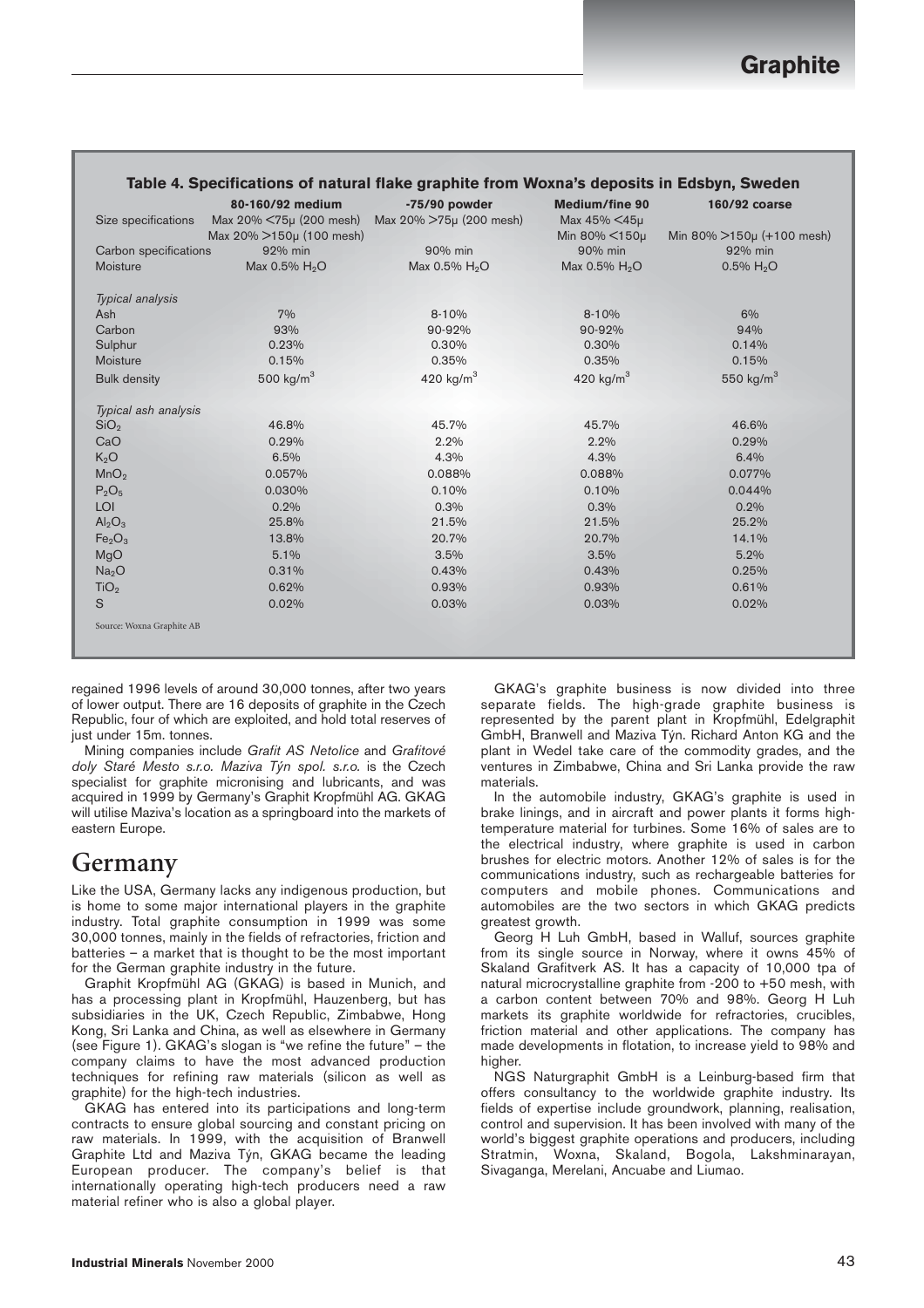#### **Graphite**



*Skaland Grafitverk's operations, Norway*



#### **Norway**

Norway is a minor market for graphite, with average consumption over the last three years at just 140 tonnes. The country's leading graphite producer is *Skaland Grafitverk AS*, which is jointly owned by *James Durrans & Sons Ltd* of the UK (45%), Georg H Luh of Germany (45%) and *Berg Industri Selskap AS* of Skaland (10%).

Skaland is on the island of Senja, off the coast Norway some 200km north of the Arctic Circle. The mine produces 40,000 tpa of crystalline graphite flake and powder, and the plant has a capacity of 9,000 tpa. In 1999, the output was 7,900 tonnes of four graphite grades: fine powder, and fine, medium and coarse flakes with carbon contents between 85 and 97%.

In the last five years, plant upgrades have increased the yield of the coarse flake graphite, and increased carbon levels from an average of 90-92% to an average of 96%. Skaland Grafitverk's principal markets are for refractories and friction products, in Germany, the UK, France, Spain, Italy, Turkey, Egypt, Greece, Venezuela and Finland.

For the future, Skaland Grafitverk is looking towards expansion in the friction industry. The company is undertaking preliminary drilling on a deposit in nearby Traelen, which is indicated to host very high purity large graphite flakes.

#### **Sweden**

Sweden has a graphite industry of relatively modest size, producing 3-4,000 tonnes in 1999, and consuming around 1,000 tonnes. Traditional use of graphite is in powder metallurgy and foundry applications, but as Ericsson, and other players in the mobile communications industry thrive, graphite producers are also turning their attention to high-tech markets.

*Woxna Graphite AB*, based in Edsbyn, in the central part of Sweden, formed in 1993 as a joint venture between *WGAB*, *MIRAB Mineral Resources AB* and *Svenska Mineral AB*. It is

now the full subsidiary of *Tricorona Mineral AB*, the Gothenburg-based producer of minerals for the refractory, metallurgical, ceramic and paper industries.

Woxna owns four graphite deposits around Edsbyn, which it acquired from the State Mining Property Commission in 1993, with total reserves of over 10m. tonnes. Production of flake graphite concentrate began in late 1996. The plant's initial capacity was some 8-10,000 tpa, and it made use of equipment from WGAB's gold mine in Harnäs, which had closed shortly before. In 1998, Woxna invested SEK17m. (\$1.83m.) to raise capacity to 12,000 tpa.

Woxna now produces 5-6,000 tpa coarse, medium and powder grades of flake graphite with 90-94% carbon. The main applications are mag-carbon and special refractories, crucibles, foundry and brake lining in the UK, Germany, Italy, Benelux, Sweden, Spain and Turkey. Woxna is looking to expand into markets for high purity graphite, and is investigating the use of graphite in fuel cells and Li-ion polymer batteries. The company also has ongoing R&D programmes with the enrichment development company *Minpro AB*.

US graphite major Superior Graphite is also active in Sweden with its carbon additives plant in Sundsvall, on the Gulf of Bothnia.

## **Switzerland**

In July 1999, the *Timcal Group*, based in Bodio, southern Switzerland, formed from the operational merger of all the graphite activities of Imerys. This included *Timcal Ltd* and its subsidiaries – producers of synthetic graphite products – with Stratmin Graphite Inc. of Canada, which operates the Lac-des-Îles natural graphite mine in Quebec. Timcal's natural and synthetic graphite processing operations in Changzhou, China *(Changzhou Timcal Graphite Corp. Ltd)* were also combined into the new organisation.

The merger allows the new Timcal to offer the full range of synthetic and natural graphite products worldwide. The group's total capacity for its Timrex natural and synthetic graphite products is around 40-50,000 tpa; with another 5-10,000 tpa capacity for Rollit graphitic lubricants.

Timcal Ltd formed in 1994 when *Lonza G+T* was acquired by *Mircal*, a subsidiary of Imerys' forerunner Imetal. In April 1998, Timcal took over as Stratmin's graphite agent in Russia and Europe from *Damrec*.

The 1999 merger allowed for rationalisation of production, R&D, sales and marketing. These functions were integrated in Bodio in April 2000, at the site of Timcal's synthetic graphite manufacturing and natural graphite processing plant. Two new divisions, Timcal Japan and Timcal Deutschland were created to control sales in the key markets of Japan and Germany.

In the first year after the merger, Timcal reported a 25% increase in sales. The group regained market share in the mobile energy sector, and improved sales of engineering materials, refractories and foils. The hot metal forming sector remained fairly stable. Excellent growth was seen in the refractories sector, as the industry recovered from a difficult period. Some of Timcal's customers who defected to source graphite from Mozambique and Tanzania also returned to the group after the closure of the African projects.

In the Li-ion battery market, Timcal supplies both natural and synthetic graphite. The graphite is processed into rounded "potato-shaped" particles for use in the batteries. Timcal is proceeding with the first production and expects the sector to become huge.

Timcal also hopes to enter the emerging market for graphite flame retardants. The FRs, again manufactured from Stratmin's natural graphite, are working technically, and Timcal is now looking for an outlet either with a building materials company, or